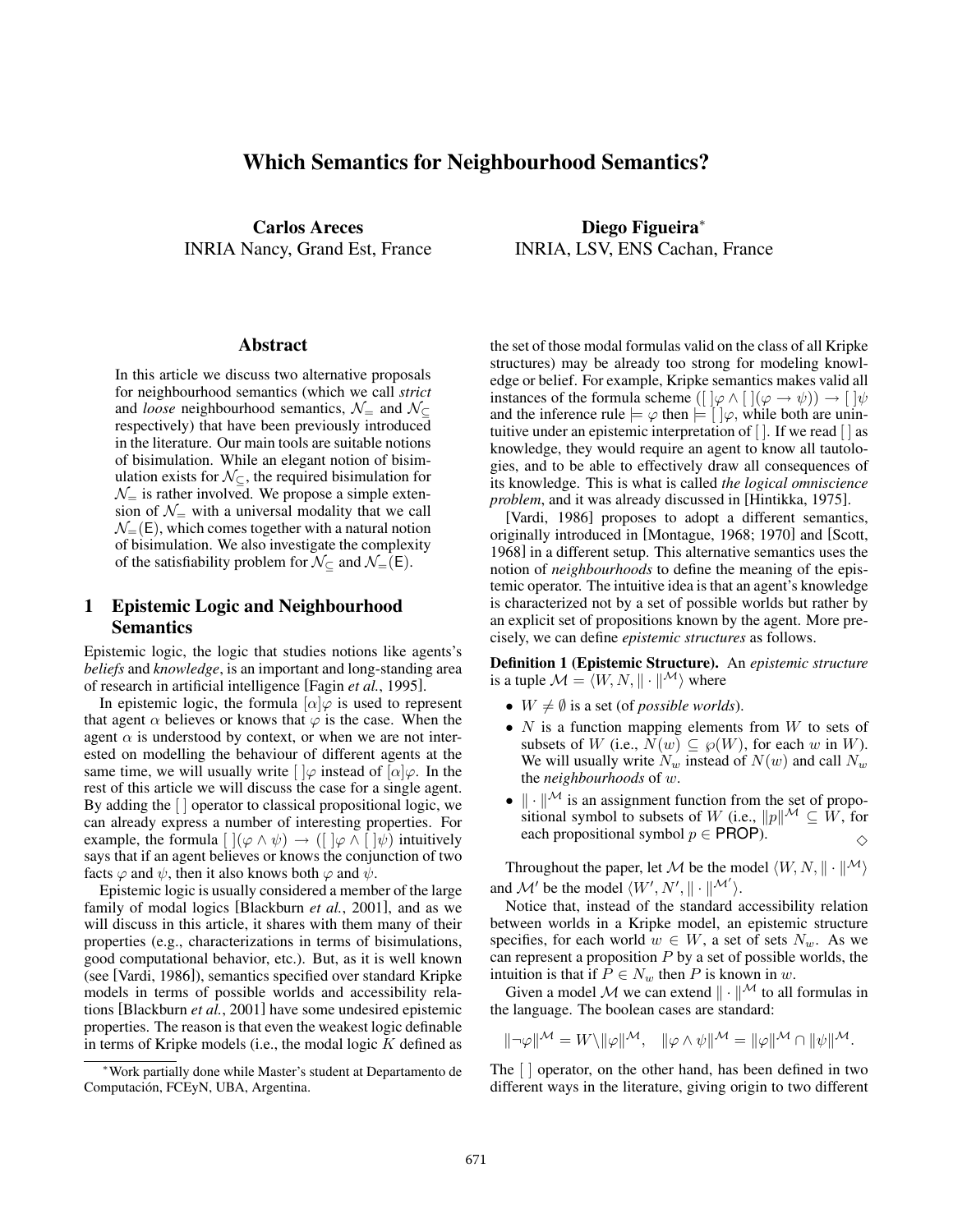operators that we will note  $[\subseteq]$  and  $[=]$ :

$$
\begin{array}{rcl}\n\Vert[\equiv]\varphi\Vert^{\mathcal{M}} & = & \{w \mid \exists X \in N_w \text{ such that } X = \|\varphi\|^{\mathcal{M}}\}, \\
\Vert[\subseteq]\varphi\Vert^{\mathcal{M}} & = & \{w \mid \exists X \in N_w \text{ such that } X \subseteq \|\varphi\|^{\mathcal{M}}\}.\n\end{array}
$$

The  $[=]$  operator is the most widely used, and it is the one originally introduced in [Vardi, 1986]. We will call this semantics the *strict neighbourhood semantics*  $\mathcal{N}_{=}$ , because for  $[=]\varphi$  to be true at  $w$ ,  $\|\varphi\|^{\mathcal{M}}$  should be one of the neighbourhoods of w, i.e.,  $\|\varphi\|^{M} \in N_{w}$ . The  $[\subseteq]$  operator on the other hand, is slightly weaker. We only require  $\|\varphi\|$ <sup>M</sup> to *cover* at least one of the neighbourhoods of  $w$  and not to exactly coincide with it. We will call this weaker semantics the *loose neighbourhood semantics*  $\mathcal{N}_\subseteq$ , and it has been mentioned by van Benthem in a number of articles (e.g., [Aiello and van Benthem, 2002]).

It is easy to see that the two semantics are indeed different: Example 2. *Consider the epistemic structure*

$$
\mathcal{M}: \quad 1 \bullet \mathcal{P} \quad \boxed{2 \bullet \mathcal{P}}
$$

 $\mathcal{M} = \langle \{1, 2\}, \{N_1 = \{\{2\}\}, N_2 = \{\}\}, \{\|p\|^{\mathcal{M}} = \{1, 2\}\}\rangle.$ *Clearly*  $1 \in ||[\subseteq]p||^{\mathcal{M}}$  *but*  $1 \notin ||[\equiv]p||^{\mathcal{M}}$ , as  $||p||^{\mathcal{M}} \neq \{2\}$ .

Actually, the following property can easily be proved.

Proposition 3. *In any epistemic structure* M*, and for any formula*  $\varphi$ ,  $\Vert[-]\varphi\Vert^{\mathcal{M}} \subseteq \Vert[\subseteq]\varphi\Vert^{\mathcal{M}}$ .

We will investigate the difference between these two operators by means of bisimulations. In the next section we will show that while an elegant notion of bisimulation exists for  $\mathcal{N}_{\subset}$ , the required bisimulation for  $\mathcal{N}_{=}$  is rather involved. We will propose in Section 3 a simple extension of  $\mathcal{N}_{=}$  that we call  $\mathcal{N}_{=}(\mathsf{E})$ , which comes together with a natural notion of bisimulation. Finally, we close the paper in Section 4 investigating the complexity of the satisfiability problem of  $\mathcal{N}_{\subset}$  and  $\mathcal{N}_{=}(\mathsf{E})$ , and show that they are both NP-complete.

### 2 Bisimulations for  $\mathcal{N}_{\subset}$  and  $\mathcal{N}_{=}$

It is easy to define an adequate notion of bisimulation for  $\mathcal{N}_{\subset}$ . **Definition 4** ( $\mathcal{N}_{\subset}$ -bisimulation). Let M and M' be two epistemic structures. An N⊆*-bisimulation* between M and  $\mathcal{M}'$  is a non-empty relation  $\overline{Z} \subseteq W \times W'$  such that if  $x \mathbb{Z} x'$ then:

**Prop:**  $\forall p \in \text{PROP}, x \in ||p||^{\mathcal{M}} \text{ iff } x' \in ||p||^{\mathcal{M}'}$ .<br>**7ig:**  $\forall T \in N$ ,  $\exists T' \in N'$ , s.t.  $\forall w' \in T'$ ,  $\exists w \in T$ **Zig:**  $\forall T \in N_x$  ∃ $T' \in N'_{x'}$  s.t.:  $\forall w' \in T'$  ∃w ∈ T s.t.  $wZw'$ .<br>Zaq:  $\forall T' \in N'$ , ∃ $T \in N$ , s.t.:  $\forall w \in T$  ∃ $w' \in T'$  s.t.  $wZw'$ . **Zag:** ∀T' ∈  $N'_{x'}$  ∃T ∈  $N_x$  s.t.:  $\forall w \in T$  ∃w' ∈ T' s.t.  $wZw'$ . ◇

We will use the notation  $\langle M, w \rangle$  when w is an element of the epistemic structure M. Then we can write  $\langle M, w \rangle \triangleq \epsilon$  $\langle M', w' \rangle$  if there is an  $\mathcal{N}_{\subseteq}$ -bisimulation between M and M' linking w and w'.  $\mathcal{N}_{\subseteq}$ -bisimulations satisfy the expected properties: they preserve formulas in  $\mathcal{N}_{\subseteq}$ , and exactly characterize formula equivalence on finite models.

**Definition 5 (Pointwise equivalence).** Given  $\langle M, w \rangle$  and  $\langle M', w' \rangle$  we say that they are *pointwise equivalent* for a semantics S (notation:  $\langle M, w \rangle \equiv_S \langle M', w' \rangle$ ) iff  $\forall \varphi \in S$ :  $w \in ||\varphi||^{\mathcal{M}}$  iff  $w' \in ||\varphi||^{\mathcal{M}'}$ .  $\Diamond$ 

Proposition 6. *Given epistemic structures*  $M$  *and*  $M'$  *then:*  $\langle \mathcal{M}, w \rangle \Leftrightarrow_{\subseteq} \langle \mathcal{M}', w' \rangle$  implies  $\langle \mathcal{M}, w \rangle \equiv_{\mathcal{N}_{\subseteq}} \langle \mathcal{M}', w' \rangle$ . If M *and* M *are finite then the converse also holds.*

The case for  $\mathcal{N}_{=}$  is more complex. Given that the semantic condition for  $\mathcal{N}_{\equiv}$  is very similar to  $\mathcal{N}_{\subseteq}$  we could try to use the following definition:

**Definition 7 (Symmetric**  $N_$ **=-bisimulation).** Let M and  $M'$  be two epistemic structures. A *symmetric*  $N_$ =  $\mathcal{M}'$  be two epistemic structures. *bisimulation* between  $M$  and  $M'$  is a non-empty relation  $Z \subseteq W \times W'$  such that if  $xZx'$  then:

**Prop:** 
$$
\forall p \in \text{PROP}, x \in ||p||^{\mathcal{M}}
$$
 iff  $x' \in ||p||^{\mathcal{M}'}$ .

**Zig:**  $\forall T \in N_x \exists T' \in N'_{x'}$  that verifies:<br>**Zig 1:**  $\forall w' \in T' \exists w \in T$  s t an Zi **Zig 1:** ∀w′ ∈  $T' \exists w \in T$  s.t.  $wZw'$ , and<br>Zig 2: ∀w′ ∈ W′ ∖  $T'$  ∃ $w \in W \setminus T$  s.t. **Zig 2:** ∀w' ∈  $W' \setminus T' \exists w \in W \setminus T$  s.t.  $wZw'$ .<br>
∀T' ∈ N'  $\exists T \in N$  that verifies: **Zag:**  $\forall T' \in N'_{x'}$   $\exists T \in N_x$  that verifies:<br>**Zag 1:**  $\forall w \in T \exists w' \in T'$  s t an Za  $Z$ ag 1:  $\forall w \in T \exists w' \in T'$  s.t.  $wZw'$ , and<br>  $Z$ ag 2:  $\forall w \in W \setminus T \exists w' \in W' \setminus T'$  s.t. **Zag 2:**  $\forall w \in W \setminus T \exists w' \in W' \setminus T'$  s.t.  $wZw'$ 

We will write  $\langle M, w \rangle \stackrel{\leftrightarrow s}{=} \langle M', w \rangle$  if there is a symmetric  $\mathcal{N}_{=}$ -bisimulation between  $\mathcal M$  and  $\mathcal M'$  linking w and w'.

 $\Diamond$ 

Note that Definition 7 is an extension of the definition of  $\mathcal{N}_{\subset}$ -bisimulation with the symmetric conditions Zig 2 and Zag 2. Now, symmetric  $\mathcal{N}_{=}$ -bisimulations do preserve satisfiability of  $\mathcal{N}_{=}$  formulas (so do isomorphism, for that matter), but we will argue that it is too strong, and that they do not match the limited expressive power of  $\mathcal{N}_{=}$ .

Proposition 8. *There exist finite epistemic structures which are pointwise equivalent and not symmetric*  $\mathcal{N}_-$ -bisimilar.

*Proof.* Let us consider the following two models:

$$
\mathcal{M}: \ w_0 \rightarrow \boxed{w_1 \bullet p} \qquad \mathcal{M}': \ w'_0 \rightarrow \boxed{w'_2 \bullet pq} \ \boxed{w'_1 \bullet p}
$$

That is,  $\mathcal{M} = \langle \{w_0, w_1\}, N, \|\cdot\|^{M} \rangle$ , where  $||p||^{\mathcal{M}} = \{w_1\},\$  $N_{w_0} = \{ \{w_1\} \}.$  And  $\mathcal{M}' = \langle \{w'_0, w'_1, w'_2\}, N', \|\cdot\|^{|\mathcal{M}'\rangle},$ where  $||p||^{\mathcal{M}'} = \{w'_1, w'_2\}, ||q||^{\mathcal{M}'} = \{w'_2\}, \text{ and } N'_{w'_0}$  $\{\{w_1'\}, \{w_1', w_2'\}\}\$ .  $w_0$  and  $w_0'$  satisfy the same formulas in  $\mathcal{N}_{=}$  but, even though M and  $\mathcal{M}'$  are finite, it is not possible to define a symmetric  $\mathcal{N}_{=}$ -bisimulation that links them .  $\Box$ 

Actually *M* and *M'* in Proposition 8 are even *differentiated*, a notion we will introduce now, and that will be useful to define the adecuate notion of bisimulation for  $\mathcal{N}_{=}$ .

Definition 9 (Differentiation). The class D of *differentiated* epistemic structures is defined as

$$
\mathcal{D} = \{ \mathcal{M} \mid \forall w \in W \; \forall T \in N_w \; \exists \varphi \; \text{s.t.} \; ||\varphi||^{\mathcal{M}} = T \}.
$$

I.e.,  $D$  is the class of epistemic structures where every neighbourhood is the extension of a formula. We say that T is *differentiable in* M if for some  $\varphi$ ,  $\|\varphi\|^{M} = T$ , and that ϕ is a *characteristic formula* of T. The *differentiation* of M is the structure  $\mathcal{M}^d = \langle W, N^d, \|\cdot\|^{M} \rangle$ 

 $N_w^d = \{T \mid T \in N_w \text{ and } T \text{ differentiable in } \mathcal{M}\}.$ 

I.e.,  $N<sup>d</sup>$  is obtained by eliminating all sets in N which are not differentiable.  $\Diamond$ 

It should be clear that the operation of differentiation does not affect satifiability of  $\mathcal{N}_{=}$  formulas as stated next (see [Areces and Figueira, 2008] for details).

**Proposition 10.**  $\forall \mathcal{M}, \forall \varphi \in \mathcal{N}_{=} : ||\varphi||^{\mathcal{M}} = ||\varphi||^{\mathcal{M}^{d}}$ .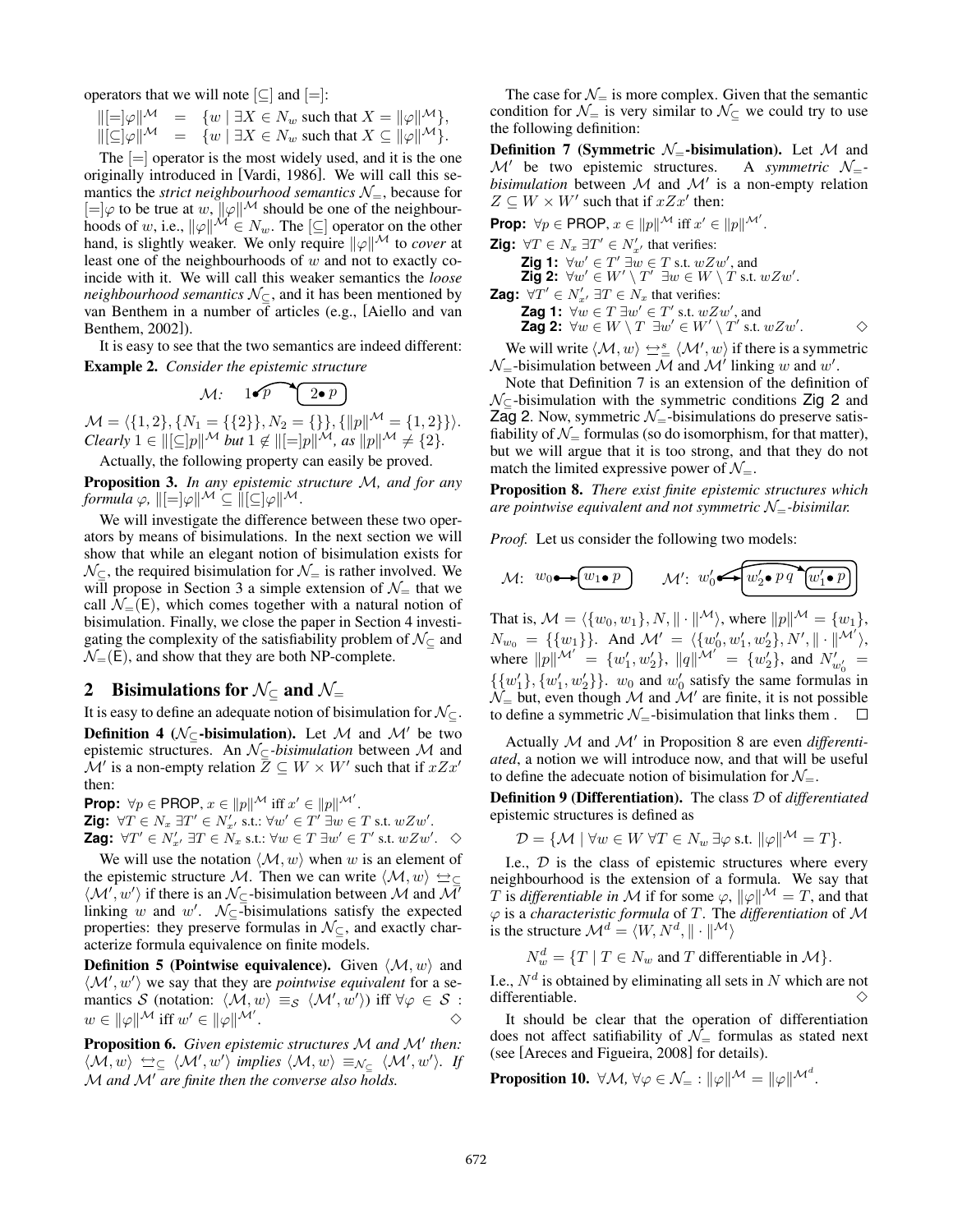Given Proposition 10, we can define the notion of  $\mathcal{N}_{-}$ bisimulation only for differentiated epistemic structures.

**Definition 11** ( $\mathcal{N}_=$ -bisimulation). Let M and  $\mathcal{M}'$  be two differentiated epistemic structures. An  $\mathcal{N}_{=}$ *-bisimulation* between M and M' is a non-empty relation  $Z \subseteq W \times W'$  such that if  $wZw'$  then:

**Prop:**  $\forall p \in \text{PROP}, w \in ||p||^{\mathcal{M}}$  iff  $w' \in ||p||^{\mathcal{M}'}$ <br>**Zigi**  $\forall T \in M$ ,  $\exists T' \in N'$ , that variance

**Zig:**  $\forall T \in N_w \exists T' \in N'_{w'}$  that verifies:<br> **Zig 1:**  $\forall w' \in T' \exists w \in T \text{ s.t. } wZw$ **Zig 1:**  $\forall w' \in T' \exists w \in T \text{ s.t. } wZw', \text{and}$ <br>7ig 2: ∀X' ∉ N' , differentiable in M' s **Zig 2:** ∀X' ∉  $N'_w$ , differentiable in M' s.t.  $T' \subsetneq X' \subseteq W'$ , then there are  $w' \in X' \setminus T'$ ,  $w \in W \setminus T$  s.t.  $wZw'$ then there are  $w' \in X' \setminus T'$ ,  $w \in W \setminus T$  s.t.  $wZw'$ 

**Zag:**  $\forall T'$  en  $N'_{w'}$   $\exists T \in N_w$  that verifies:<br>**Zog 1:**  $\forall w \in T$   $\exists w' \in T'$  at  $wZw'$ 

**Zag 1:** ∀w ∈ T ∃w' ∈ T' s.t. wZw' and<br>Zag 2: ∀X ∉ N... differentiable in M :

**Zag 2:**  $\forall X \notin N_w$  differentiable in M s.t.  $T \subseteq X \subseteq W$ ,<br>then there are  $w \in X \setminus T$   $w' \in W' \setminus T'$  s t  $wZw' \subseteq X$ then there are  $w \in X \setminus T$ ,  $w' \in W' \setminus T'$  s.t.  $wZw'$ 

We write  $\langle M, w \rangle \leftrightarrow$   $\langle M', w' \rangle$  if there is an  $\mathcal{N}_{=}$ bisimulation between M and M' linking w and w'. We first check that  $\mathcal{N}_{=}$ -bisimulations preserve satisfiability.

Proposition 12. *Given epistemic structures* M and M' then:  $\langle \mathcal{M}, w \rangle \Leftrightarrow_{\equiv \langle} \langle \mathcal{M}', w' \rangle$  implies  $\langle \mathcal{M}, w \rangle \equiv_{\mathcal{N}_{\equiv}} \langle \mathcal{M}', w' \rangle$ .

*Proof.* The Boolean cases are easy. We only discuss the case  $[=]\psi$ . Let Z be an  $\mathcal{N}_{=}$ -bisimulation linking w and w'.  $\left[\Rightarrow\right]$  If  $w \in \left\| \left[=\right] \psi \right\|^{\mathcal{M}}$ , then  $\left\| \psi \right\|^{\mathcal{M}} \in N_w$ . By condition Zig 1, there must be a  $T' \in N'_{w'}$  such that  $\forall x' \in T' \exists x \in ||\psi||^{\mathcal{M}}$ <br>such that  $rZx'$ . Let  $x' \in T' \in N'$  as  $x \in ||\psi||^{\mathcal{M}}$  and  $rZx'$ . such that  $xZx'$ . Let  $x' \in T' \in N'_{w'}$ , as  $x \in ||\psi||^{\mathcal{M}}$  and  $xZx'$ , by inductive hypothesis:  $x' \in ||\psi||^{\mathcal{M}}$ . Hence  $T' \subseteq ||\psi||^{\mathcal{M}}$ .

To show that  $\|\psi\|^{\mathcal{M}'} \in N'_{w'}$ , notice first that every world  $\lim_{M \to \infty} ||\psi||^{\mathcal{M}'} \setminus T'$  is not bisimilar to any other in  $W \setminus ||\psi||^{\mathcal{M}'}$ because if any of these worlds  $s'$  was bisimilar to another  $s \in W \setminus ||\psi||^{\mathcal{M}}$ , it would mean that  $s \notin ||\psi||^{\mathcal{M}}$  but  $s' \in$  $\|\psi\|^{M'}$ , which by inductive hypothesis is absurd. Now, if  $T' = ||\psi||^{\mathcal{M}'}$  we are done, if  $T' \subsetneq ||\psi||^{\mathcal{M}'}$ , we know by bisimulation condition  $\mathsf{Zig} \mathsf{2}$  (taking  $X'$  as  $\|\psi\|_{\mathcal{M}}'$ ), that nec-<br>executive  $T' \cup (\|\psi\|_{\mathcal{M}}' \setminus T') \subset N'$  for  $T' \subset N'$  and all essarily  $T' \cup (||\psi||^{\mathcal{M}'} \setminus T') \in N'_{w'}$ , for  $T' \in N'_{w'}$  and all elements in  $\|\psi\|^{\mathcal{M}'} \setminus T'$  are not bisimilar to any other from  $W \setminus ||\psi||^{\mathcal{M}}$ . As  $T' \subset ||\psi||^{\mathcal{M}'}$ , then  $T' \cup (||\psi||^{\mathcal{M}'} \setminus T') =$  $\|\psi\|^{\mathcal{M}'}$ , this set is therefore differentiable (by the formula  $\psi$ ), so  $\|\psi\|^{\mathcal{M}'} \in N'_{w'}$ , i.e.,  $w' \in \|[-]\psi\|^{\mathcal{M}'}$ .

 $[\Leftarrow]$  The converse is analogous using Zag 1 and Zag 2.  $\Box$ 

Over *finite* models  $\mathcal{N}_{=}$  equivalence is precisely characterized by the notion of  $\mathcal{N}_{=}$ -bisimilarity as stated next.

Proposition 13. Let M and M' be finite, differentiable *epistemic structures then:*  $\langle M, w \rangle \equiv_{\mathcal{N}_{=}} \langle M', w' \rangle$  *implies*  $\langle \mathcal{M}, w \rangle \triangleq_{\equiv} \langle \mathcal{M}', w' \rangle.$ 

*Proof.* The required bisimulation Z is defined as  $wZw'$  iff  $\langle \mathcal{M}, w \rangle \equiv_{\mathcal{N}} \langle \mathcal{M}', w' \rangle$ . By definition,  $(w, w') \in Z$  and hence  $Z$  is non-empty. Prop also holds by definition.

Zig. Assume that Zig does not hold, i.e.,  $wZw', T \in N_w$ <br>t  $\forall T' \in N'$ , either Zig 1 or Zig 2 fail Let  $N'$ ,  $=$ yet  $\forall T' \in N'_{w'}$  either Zig 1 or Zig 2 fail. Let  $N'_{w'} = \{T'_{w'} - T'_{w'}\}$  if  $S'_{w'} = S'_{w'}$  where all the elements from the  ${T'_1, \ldots, T'_t} \cup {S'_1, \ldots, S'_l}$  where all the elements from the first set fail Zig 1 and those from the second fail Zig 2. Let  $T = \{h_1, \ldots, h_n\}$  and  $W \setminus T = \{\bar{h}_1, \ldots, \bar{h}_m\}.$ 

Set  $\psi_0 := \varphi_T$  where  $\varphi_T$  is a characteristic formula of T.  $\text{As } w \in ||[]= |\psi_0||^{\mathcal{M}}, w' \in ||[]=] \psi_0||^{\mathcal{M}'} \text{ and } ||\psi_0||^{\mathcal{M}'} \in N'_{w'}.$ Let us repeat the following reasoning argument taking as an invariant that at step r,  $\|\psi_r\|^{M'} \in N'_{w'}$ . We show that in every step,  $\|\psi_r\|^{M'} \subsetneq \|\psi_{r+1}\|^{M'}$ . In a finite number of steps  $q \leq \#W'$  we will obtain  $\psi_q$  s.t.  $w \in ||[-]\psi_q||^{\mathcal{M}}$  but  $w' \notin$  $\|[-]\psi_q\|^{M'}$ , which contradicts the hypothesis. At step r:

 $\textit{If } ||\psi_{r-1}||^{\mathcal{M}'} = T'_{k}$ . Then there is  $h'_{k} \in T'_{k}$  s.t. for every  $h_i \in T$  there is  $\psi_i^k$  where  $h_i \in ||\psi_i^k||^{\mathcal{M}}$  but  $h'_k \notin ||\psi_i^k||^{\mathcal{M}'}$ . Let  $\psi_r := \psi_{r-1} \wedge (\bigvee_{j=1}^n \psi_j^k)$ . It can be easily showed that  $w \in ||[]=] \psi_r ||^{\mathcal{M}}$ . If  $w' \notin ||[]=] \psi_r ||^{\mathcal{M}'}$ , absurd. This is something that will happen if we have  $r = #W'$ , as  $\Vert[-]\psi\Vert^{\mathcal{M}'}$ will necessarily be the empty set. If not, iterate taking into account that  $\|\psi_r\|^{M'} \subsetneq \|\psi_{r-1}\|^{M'}$  (because  $h'_k$  no longer satisfies  $\psi_r$ ), and besides  $\|\psi_{r-1}\|^{\mathcal{M}} = \|\psi_r\|^{\mathcal{M}} = T$ .

*If*  $\|\psi_{r-1}\|^{M'} = S'_k$ . Then, there exists  $\bar{X}' = S'_k \cup \{\bar{x}'_1, \ldots, \bar{x}'_z\} \notin N'_{w'}$  such that  $S'_k \cap \{\bar{x}'_1, \ldots, \bar{x}'_z\} = \emptyset$ , differentiable by its characteristic formula (let it be  $\eta$ ), where for every  $\bar{x}'_i \in \bar{X}' \setminus S'_k$  and  $\bar{h}_j \in W \setminus T$  there is a  $\bar{\psi}_{i,j}^k$ where  $\bar{h}_j \in \|\bar{\psi}_{i,j}^k\|$  but  $\bar{x}'_i \notin \|\bar{\psi}_{i,j}^k\|$  M'. Let  $\psi_r := \psi_{r-1} \vee \psi_r$  $(\eta \wedge \bigvee_{i=1}^{z} \bigwedge_{j=1}^{m} \neg \overline{\psi}_{i,j}^{k})$ . As there is no element  $x \in W \setminus T$ where  $\mathcal{M}, x \models \bigwedge_{j=0}^{m} \neg \overline{\psi}_{i,j}^k$  for any *i*, then there is no element  $x \in W \setminus T$  where  $\mathcal{M}, x \models \bigvee_{i=1}^z \bigwedge_{j=1}^m \neg \bar{\psi}_{i,j}^k$ . This means that  $\|\psi_{r-1}\|^{\mathcal{M}} = \|\psi_r\|^{\mathcal{M}} = T$ . But every  $x' \in \|\psi_{r-1}\|^{\mathcal{M}'}$ verifies  $\mathcal{M}'$ ,  $x' \models \psi_r$ , and  $\|\eta \wedge \bigvee_{i=1}^s \bigwedge_{j=1}^m \neg \bar{\psi}_{i,j}^k\| \mathcal{M}' = X'.$ Then  $\|\psi_r\|^{M'} = X'$ . And as mentioned before,  $\|\psi_r\|^{M'} \notin$  $N'_{w'}$ . At this point we can stop iterating since we know that  $w \in ||[$ = $]$  $\psi_r$ || $^{\mathcal{M}}$  but  $w' \notin ||[$ = $]$  $\psi_r$ || $^{\mathcal{M}'}$ . Which is absurd.  $\Box$ 

The Zag condition is proved similarly.

The finiteness condition of Prop. 13 cannot be dropped. Lemma 14. *Proposition 13 can fail in infinite models.*

*Proof.* Let us consider the following two models:



I.e.,  $\mathcal{M} = \langle W, N, \|\cdot\|^{\mathcal{M}}\rangle$ , where  $W = \{w_i \mid i \geq$ 0} ∪ {h},  $N_{w_0} = \{ \{w_i \mid i > 0\} \cup \{h\} \}, N'_a = \emptyset$  for  $a \neq w'_0$ , and  $\forall i > 0 : ||p_i||^{\mathcal{M}} = \{w_1, \dots, w_i, h\}$ . And  $\mathcal{M}' = \langle W', N', \|\cdot\|^{M'}\rangle$ , where  $W' = \{w'_i \mid i \geq 0\}$ ,<br>  $N'_{w'_0} = \{\{w'_i \mid i > 0\}\}$ ,  $N'_a = \emptyset$  for  $a \neq w'_0$ , and  $\forall i > 0$ :  $||p_i||^{\mathcal{M}'} = \{w'_1, \ldots, w'_i\}.$   $\langle \mathcal{M}, w_0 \rangle \not\cong = \langle \mathcal{M}', w'_0 \rangle$  as h is not bisimilar to *any* element in  $N_{w_0}$  (hence **Zag** is not satis-<br>fied). However, we and  $w'_0$  satisfy exactly the same formulas fied). However,  $w_0$  and  $w'_0$  satisfy exactly the same formulas of  $\mathcal{N}_{=}$ : for any  $\varphi$ , let  $p_k$  be the proposition with biggest k in  $\varphi$ , then h cannot be distinguished from  $w_k$  by  $\varphi$ .  $\varphi$ , then h cannot be distinguished from  $w_k$  by  $\varphi$ .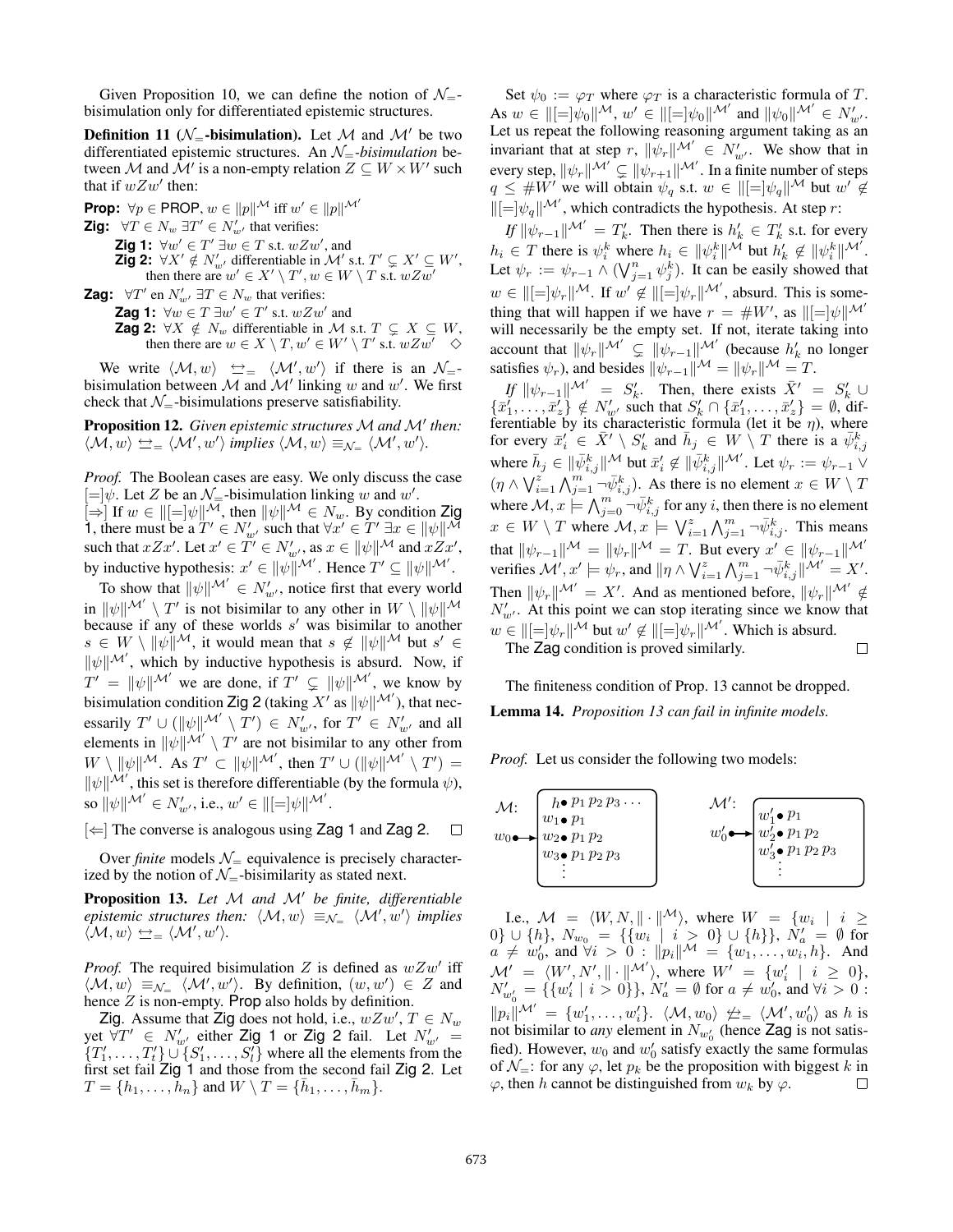## 3 Extensions to  $\mathcal{N}_{=}$

In Section 2 we said that the notion of *symmetric*  $\mathcal{N}_{=}$ bisimulations that we introduced in Def. 7, though natural, was too strong for  $\mathcal{N}_{-}$ . On the other hand, the notion of  $\mathcal{N}_{-}$ bisimulations that we introduced in Def. 11 did seemed to match the expressive power of  $\mathcal{N}_{=}$  but it was involved.

We can solve this dilemma by strengthening the expressive power of  $\mathcal{N}_{=}$  to exactly match the behavior of symmetric  $\mathcal{N}_{=}$ -bisimulations. Paying some consideration to Definition 7, we may notice that the problem boils down to the logic's (in)ability to distinguish the subset relation between neighbourhoods. We can check then that he following binary operator  $\nabla$  would do the job:

$$
\|\varphi \nabla \psi\|^{\mathcal{M}} = \{w \mid \exists X_1, X_2 \in N_w \text{ s.t. } X_1 \neq X_2, X_1 = \|\varphi\|^{\mathcal{M}}, X_2 = \|\varphi \vee \psi\|^{\mathcal{M}}\}.
$$

If we call  $\mathcal{N}_{=}(\nabla)$  the logic that we obtain by extending  $\mathcal{N}_{=}$  with this operator, we have a perfect match for symmetric  $\mathcal{N}_{=}$ -bisimulations.

Proposition 15. *Given two epistemic structures* M *and*  $\mathcal{M}'$  then  $\langle \mathcal{M}, w \rangle \Leftrightarrow_{=}^s \langle \mathcal{M}', w' \rangle$  implies  $\langle \mathcal{M}, w \rangle \equiv_{\mathcal{N}_{=}(\nabla)}$  $\langle \mathcal{M}', w' \rangle$ . Moreover, if M and M' are finite, then the con*verse also holds.*

*Proof.* The proof is similar, but slighly more complex (and lengthier), than the previous results and we refer to the technical report [Areces and Figueira, 2008] for the details.  $\Box$ 

The trouble now is that  $\nabla$  seems rather artificial, and it is difficult to find a suitable epistemic interpretation for it. We have not sorted out the trouble with  $\mathcal{N}_{-}$ .

Luckily, we are now very close to a solution: we propose to extend  $\mathcal{N}_{\equiv}$  with the existential modality E instead of  $\nabla$ . The existential modality E is defined as

$$
\|\mathsf{E}\varphi\|^\mathcal{M} = \begin{cases} W & \text{if } \|\varphi\|^\mathcal{M} \neq \emptyset \\ \emptyset & \text{otherwise} \end{cases}
$$

Let us call  $\mathcal{N}_{=}(\mathsf{E})$  the language  $\mathcal{N}_{=}$  extended with the E operator. The first thing we note is that  $\nabla$  can be expressed in  $\mathcal{N}_{=}(\mathsf{E})\colon \|\varphi\nabla\psi\|^{\mathcal{M}}=\|[\mathbin{\raisebox{.3pt}{:}\!=}]\varphi\land [\mathbin{\raisebox{.3pt}{:}\!=}](\varphi\lor\psi)\land \mathsf{E}(\psi\land\lnot\varphi)\|^{\mathcal{M}}.$ 

Moreover, we can naturally adjust symmetric  $\mathcal{N}_{=}$ bisimulation to  $\mathcal{N}_{=}(\mathsf{E}).$ 

Definition 16 (symmetric total  $\mathcal{N}_{=}$ -bisimulation). Let  $\mathcal{M}$ and  $\mathcal{M}'$  be two epistemic structures. A *total symmetric*  $\mathcal{N}_{=}$ -bisimulation between these models is a *symmetric*  $\mathcal{N}_{=}$ *bisimulation*  $Z \subseteq W \times W'$  such that the domain of Z coincides with W and the range of  $Z$  coincides with  $W'$ . .  $\Diamond$ 

That symmetric total  $\mathcal{N}_{=}$ -bisimulation preserve validity of formulas in  $\mathcal{N}_{=}(\mathsf{E})$  is easily checked.

Proposition 17. Let M, M' be two epistemic structures, Z *a* total symmetric  $N = b$  isimulation between them,  $w \in W$ ,  $w' \in W'$  and  $wZw'$ . Then,  $\langle \mathcal{M}, w \rangle \equiv_{\mathcal{N}_{=}(\mathsf{E})} \langle \mathcal{M}', w' \rangle$ .

Proposition 18. Let M and M' be two finite differentiable *epistemic structures, such that*  $\langle \mathcal{M}, w \rangle \equiv_{\mathcal{N} = (E)} \langle \mathcal{M}', w' \rangle$ . Then there exists Z, a total symmetric  $N = -b$  *bisimulation between*  $M$  *and*  $M'$  *such that*  $wZw'$ .

*Proof.* Define  $xZx'$  iff  $\langle \mathcal{M}, x \rangle \equiv_{\mathcal{N}=(E)} \langle \mathcal{M}', x' \rangle$ . We must prove that this is indeed a bisimulation. By definition,  $(w, w') \in Z$  hence Z is non-empty and Prop holds. We must now check the other conditions of definition 16 must now check the other conditions of definition 16.

Zig. We will proceed with the same strategy as in the proof of Proposition 13. Assume that Zig does not hold, and let  $N'_{w'} = \{T'_1, \ldots, T'_t\} \cup \{S'_1, \ldots, S'_t\}$  where all  $T'_i$  fail Zig 1<br>and all  $S'_i$  fail Zig 2. Let  $T = \{h_1, \ldots, h_n\}$  and  $W \setminus T = \{\bar{h}_1, \ldots, \bar{h}_m\}$  $\{h_1,\ldots,h_m\}.$ 

Set  $\psi_0 := \varphi_T$  the characteristic formula of T. As  $w \in$  $\Vert [ = ]\psi_0\Vert^{\mathcal{M}},$  then  $w' \in \Vert [ = ]\psi_0\Vert^{\mathcal{M}'}$  and  $\Vert \psi_0\Vert^{\mathcal{M}'} \in N'_{w'}.$ Again we will take as an invariant that at step r,  $\|\psi_r\|^{M'} \in$  $N'_{w'}$ . We show that in every step,  $\|\psi_r\|^{M'} \subsetneq \|\psi_{r+1}\|^{M'}$ . In a finite number of steps  $q \leq #W'$  we will obtain  $\psi_q$  s.t.  $w \in ||[=]\psi_q||^{\mathcal{M}}$  but  $w' \notin ||[=]\psi_q||^{\mathcal{M}'}$ , which contradicts the hypothesis. At step r:

If  $\|\psi_{r-1}\|^{\mathcal{M}'} = T'_{k}$ . Then there exists  $h'_{k} \in T'_{k}$  such that for every  $h_i \in T$  there is a  $\psi_i^k$  where  $h_i \in ||\psi_i^k||^{\tilde{\mathcal{M}}}$  but  $h'_k \notin ||\psi_i^k||^{\tilde{\mathcal{M}}}$ . Let  $\psi_r = \psi_{r-1} \wedge (\bigvee_{j=1}^n \psi_j^k)$ . We state that  $w \in$  $\|[-]\psi_r\|^{\mathcal{M}}$ . If  $w' \notin \|[-]\psi_r\|^{\mathcal{M}}$ , absurd. If not, iterate noting that  $\|\psi_r\|^{M'} \subsetneq \|\psi_{r-1}\|^{M'}$  (because  $h'_k$  does not satisfies  $\psi_r$ any longer) and therefore  $\frac{1}{2} ||\psi_r||^{\mathcal{M}'} < \frac{1}{2} ||\psi_{r-1}||^{\mathcal{M}'},$  and besides  $||\psi_{r-1}||^{\mathcal{M}} = ||\psi_r||^{\mathcal{M}} = T$ .

If  $\|\psi_{r-1}\|^{M'} = S'_{k}$ . Then there exists  $\bar{h}' \in W' \setminus S'_{k}$  such that for every  $\bar{h}_i \in \hat{W} \setminus T$  there is a  $\bar{\psi}_i^k$  where  $\bar{h}_i \notin ||\bar{\psi}_i^k||^{\mathcal{M}}$ but  $\bar{h}' \in ||\bar{\psi}_i^k||^{\mathcal{M}'}$ . Let  $\varphi^k = \bigwedge_{i=0}^m \bar{\psi}_i^k$ ,  $\psi_r = \psi_{r-1} \vee \varphi^k$ . If  $\|\psi_r\|^{M'} \notin N'_{w'}$ , then  $w \in \|[-]\psi_r\|^{M}$  but  $w' \notin \|[-]\psi_r\|^{M'}$ , a contradiction. Otherwise, let  $\eta = \mathsf{E}(\varphi^k \wedge \neg \psi_{r-1})$ , then  $w' \in ||\eta||^{\mathcal{M}'}$  but  $w \notin ||\eta||^{\mathcal{M}}$ . Again a contradiction.

Zag is proved similarly.

Finally, we should show that Z is *total*. Suppose that it is not. Without loss of generality, suppose that there exists  $v \in W$  that is not bisimilar to any other element of  $W'$ . Let  $W' = \{w'_0, \dots, w'_p\}$ . By definition of bisimulation, this means that  $v$  is not equivalent to *any* world in  $W'$ . Then, for every  $w'_i$  there is  $\psi_i$  s.t.  $v \in ||\psi_i||^{\mathcal{M}}$  but  $w'_i \notin ||\psi_i||^{\mathcal{M}'}$ . Let  $\psi = \bigwedge_{i=0}^p \psi_i$ . Then  $w \in ||\mathsf{E} \psi||^{\mathcal{M}}$  but  $w' \notin ||\mathsf{E} \psi||^{\mathcal{M}}$ . contradicting that  $w$  and  $w'$  are pointwise equivalent.

It is easy to see that  $\mathcal{N}_{\subseteq}$  is not more expressive than  $\mathcal{N}_{=}(\mathsf{E}),$ as  $\mathcal{N}_{\subset}$  cannot express properties of 'unconnected' states in the model. We can use bisimulations to prove that also  $\mathcal{N}_{=}(\mathsf{E})$ is not more expressive than  $\mathcal{N}_{\subseteq}$  (we refer again to [Areces and Figueira, 2008] for details).

**Proposition 19.**  $\mathcal{N}_{=}(\mathsf{E})$  *and*  $\mathcal{N}_{\subseteq}$  *are incomparable in terms of expressive power.*

### 4 Complexity Analysis

In this section we will discuss the complexity of  $\mathcal{N}_{\subset}$  and  $\mathcal{N}_{=}(\mathsf{E})$ . It was already shown in [Vardi, 1989] that the complexity of satisfiabily for  $\mathcal{N}_{=}$  is NP-complete. We will first show that we can use that result to prove NP-completeness of  $\mathcal{N}_{\subset}$ . We will then prove that even when we extend  $\mathcal{N}_{=}$  with the E operator, the complexity remains in NP.

We start with some definitions (details in [Chellas, 1980]).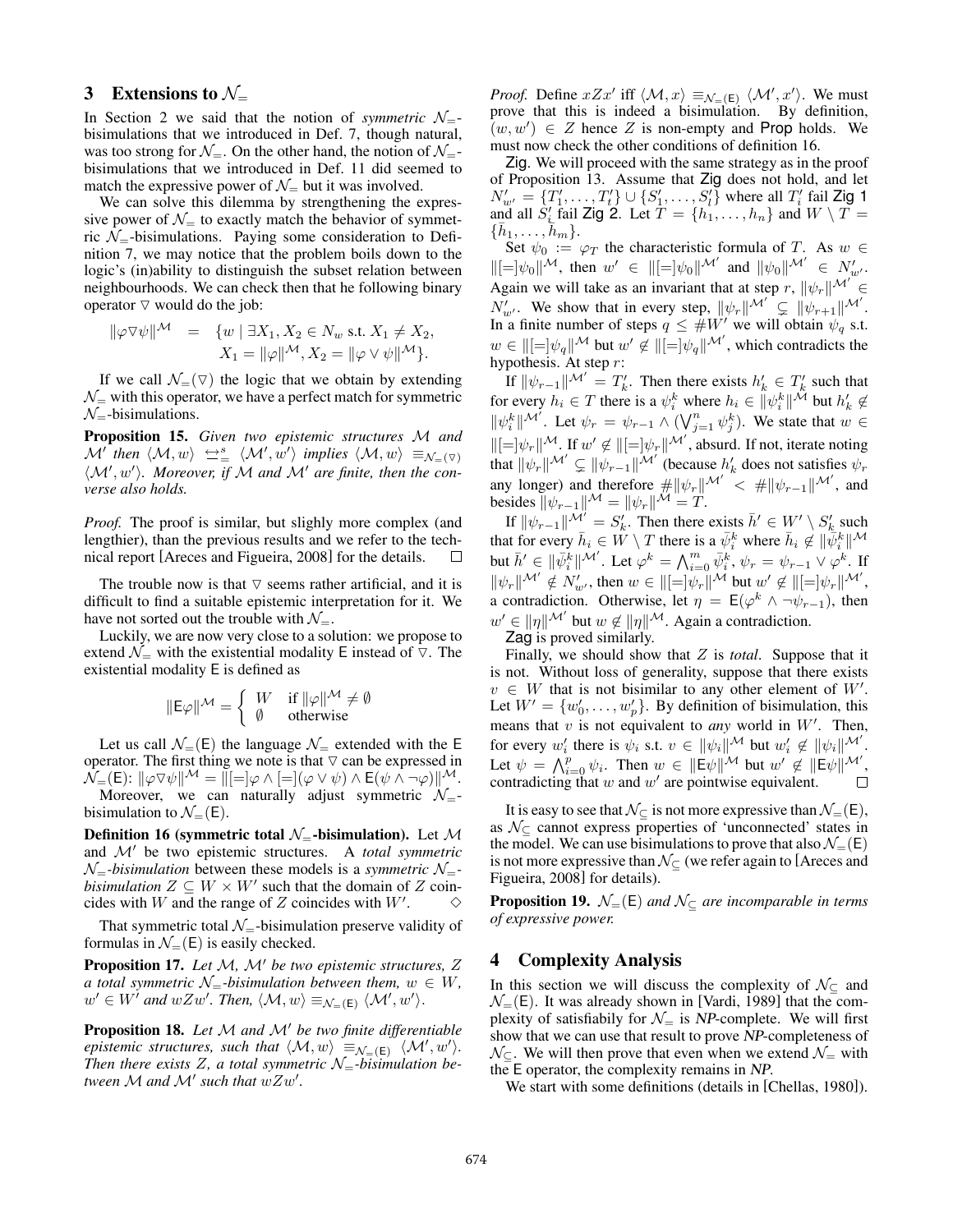Definition 20 (Schema M and Supplementation). The formula schema M is  $[ \, ](\varphi \wedge \psi) \rightarrow [ \, ]\varphi \wedge [ \, ]\psi$ . It corresponds to the following conditions over a class of epistemic structures. If a model satisfies **M** for arbitrary  $\varphi$  and  $\psi$  then if  $X \subseteq Y$ and  $X \in N_w$  then  $Y \in N_w$ .

Let M be an epistemic structure. The *supplementation* of M, denoted  $\mathcal{M}^+$ , is the structure  $\langle W, N^+, \mathbf{u} \cdot \mathbf{w} \rangle$  in which  $N_a^+$  is the superset closure of  $N_a$ , for every a in W. That is, for every  $a \in W$  and  $X \subseteq W$ ,  $X \in N_a^+$  if and only if  $Y \subseteq X$  for some  $Y \in N_a$ .

In what follows, we will need to compare satisfiability of formulas in  $\mathcal{N}_{\subseteq}$  and  $\mathcal{N}_{=}$ . On the semantic side, we will write  $\models_{\subseteq}$  for the satisfaction relation of  $\mathcal{N}_{\subseteq}$ , and  $\models_{=}$  for satisfaction of  $\mathcal{N}_{=}$ . On the syntactic side we will always write  $\lceil \cdot \rceil$  for the modal operator, and interpreted according to the indicated semantics. The following result is fairly straightforward and can be proved by induction on the complexity of the formula.

**Proposition 21.** *For every formula*  $\varphi$  *and epistemic structure*  $\mathcal{M}, \|\varphi\|_{\leq}^{\mathcal{M}} = \|\varphi\|_{\equiv}^{\mathcal{M}^{+}}.$ 

Corollary 22. *Let* S *be the class of supplemented models. For every formula*  $\varphi \in \mathcal{N}_{\subseteq}$  *and epistemic structure*  $\mathcal{M} \in \mathcal{S}$ *:*  $\mathcal{M} \models_{\subset} \varphi$  *if and only if*  $\mathcal{M} \models_{\equiv} \varphi$ .

*Proof.* Every  $M \in S$  verifies  $M^+ = M$  by idempotence of supplementation. It only remains to apply Prop. 21. supplementation. It only remains to apply Prop. 21.

**Proposition 23.** *The satisfaction problem of*  $\mathcal{N}_{\subseteq}$  *is in* NP.

*Proof.* In [Vardi, 1989] we can find the NP algorithm for the satisfaction problem of  $\mathcal{N}_{=}$  restricted to the class S (the class of supplemented models, denoted as  $\varepsilon_{\{3\}}$  in the literature).

To check whether  $\varphi$  is satisfiable in  $\mathcal{N}_{\subset}$ , we can feed  $\varphi$ as input of the NP Turing machine that solves the satisfaction problem for  $\mathcal{N}_{=}$  over the class of supplemented models. If it answers *yes*, then there must be a supplemented model  $\mathcal{M}^+$  such that  $\mathcal{M}^+, w \models = \varphi$ . We can then instantiate Proposition 21 with  $\mathcal{M}^+$  and, as  $\mathcal{M}^{++} = \mathcal{M}^+$ , conclude that  $\mathcal{M}^+$ ,  $w \models_{\subseteq} \varphi$ . Then,  $\varphi$  is satisfiable in  $\mathcal{N}_{\subseteq}$ . If it answers *no*, let us suppose ad absurdum that  $\exists \mathcal{M}$  such that  $w \in ||\varphi||_{\le}^{\mathcal{M}}$ . By Proposition 21 this implies that  $w \in ||\varphi||_{=}^{\mathcal{M}^+}$ . But as the algorithm has answered *no*, there cannot be a supplemented model  $\mathcal{M}^+$  that satisfies  $\varphi$  under  $\mathcal{N}_{=}$ . Absurd. Then,  $\varphi$  is unsatisfiable under  $\mathcal{N}_{\subseteq}$ . unsatisfiable under  $\mathcal{N}_{\subset}$ .

Next we show an NP algorithm for satisfiability of formulas in  $\mathcal{N}_{=}(\mathsf{E})$ . But first some necessary definitions.

Definition 24 (Valuation and Universal Valuation). A *valuation* for  $\varphi \in \mathcal{N}_{=}(\mathsf{E})$  is any function  $\nu : sub(\varphi) \cup {\{\perp\}} \rightarrow$  ${0, 1}$  such that, and: i)  $\nu(\psi) = 1$  iff  $\nu(\sim \psi) = 0$ ; ii) if  $\nu(E\psi) = 0$  then  $\nu(\psi) = 0$ ; iii)  $\nu(\bot) = 0$ ; and iv)  $\nu(\psi_1 \vee \psi_2)=1$  iff  $\nu(\psi_1)=1$  or  $\nu(\psi_2)=1$ . Here, sub $(\varphi)$ stands for the set of subformulas of  $\varphi$  closed under  $\sim$ , where we define  $∼(ψ) = ξ$  if  $ψ = ¬ξ$ , and  $∼(ψ) = ¬ψ$  otherwise.

A *universal valuation* for  $\varphi$  is any function  $\mu$  that fixes the values of all universal subformulas. Letting  $univ(\varphi) = \{\exists \psi \mid$  $E\psi \in sub(\varphi)$ , then  $\mu : univ(\varphi) \to \{0,1\}$ . We say that a valuation  $\nu$  for  $\varphi$  is *compatible* with a universal valuation  $\mu$ iff they agree in the value of all elements of  $univ(\varphi)$ .  $\Diamond$ 

We first describe the procedure intuitively and then give a precise algorithm. Given a formula  $\varphi$ , the algorithm describes the *valuations* present in the model that satisfies it. The procedure will first fix a *universal valuation* μ for the truth value for each  $E\psi$  subformula. All other valuations must be compatible with  $\mu$ . We first guess a valuation  $\nu$  such that  $\nu(\varphi)=1$ . If  $\nu([=]\psi_1)=1$  and  $\nu([=]\psi_2)=0$  for some pair of subformulas, this means that  $\|\psi_1\|$  is a neighbourhood but  $\|\psi_1\|$ is not. Then there must be an element where the truth value of  $\psi_1$  and of  $\psi_2$  differs. We require then a valuation  $\nu'$  such that  $\nu(\psi_1)=1$  and  $\nu(\psi_2)=0$  (or viceversa). Recursively, the algorithm searches for new valuations satisfying similar demands. We can restrict it to always look for valuations not yet tried, to ensure termination.

In the code below, calls to witness( $\psi_1, \psi_2, R$ ) find a valuation that distinguishes  $\psi_1$  from  $\psi_2$ . The valuations (that can be seen as elements from the model) are always maintained in the  $R$  variable. The first call to witness (line 2 of sat) just asks for for the existence of a valuation that makes  $\varphi$  true. We will also need witnesses for all formulas  $\psi$  such that  $\mu(E\psi)=1$  as the second part of sat describes.

#### Algorithm: sat $(\varphi)$

- 1: guess a universal valuation  $\mu$  for  $\varphi$
- 2:  $R \leftarrow \text{witness}_{\mu}^{\varphi}(\varphi, \perp, \emptyset)$ <br>3: for all  $F_{\psi} \in sub(\varphi)$  s t

3: for all 
$$
E\psi \in sub(\varphi)
$$
 s.t.  $\mu(E\psi) = 1$  do

- 4: **if** there is no  $\nu \in R$  where  $\nu(\psi) = 1$  then
- 5:  $R \leftarrow \text{witness}_{\mu}^{\varphi}(\psi, \perp, R)$ <br>6: end if
- 6: end if
- 7: end for
- 8: return R

**Algorithm:** witness $_{\mu}^{\varphi}(\psi_1, \psi_2, R)$ 

- 1: guess a valuation  $\nu$  for  $\varphi$  compatible with  $\mu$  s.t.:  $\nu(\psi_1)=1$  and  $\nu(\psi_2)=0$ , or  $\nu(\psi_1)=0$  and  $\nu(\psi_2)=1$
- 2: if there is not such a valuation then
- 3: print UNSAT and exit
- 4: end if
- 5:  $R \leftarrow R \cup \{\nu\}$
- 6: for all  $\begin{array}{rcl} \left| \equiv \right| \eta_1, \left| = \right| \eta_2 \in sub(\varphi) \text{ s.t. } \nu \left( \left| = \right| \eta_1 \right) = 1 \text{ and} \end{array}$  $\nu([=]\eta_2)=0$  do
- 7: if there is no  $\nu' \in R$  such that  $\nu'(\eta_1) = 1$  and  $\nu'(\eta_2) = 0$ , or  $\nu'(\eta_1)=0$  and  $\nu'(\eta_2)=1$  then
- 8:  $R \leftarrow$  witness $_{\mu}^{\varphi}(\eta_1, \eta_2, R)$ <br>
9⋅ end if
- 9: end if
- 10: end for
- 11: return R

Complexity. The algorithm makes as many recursive calls as elements are in R when it ends. Each element in  $\nu \in R$  is the witness for  $\psi_1, \psi_2$  such that  $\nu(\psi_1)=0$  and  $\nu(\psi_2)=1$ or viceversa. We should also note that there are not more than two witnesses for a certain pair  $\psi_1, \psi_2$ , thanks to the condition of line 4 in sat and 7 in witness. We will then have at most  $O(|\varphi|^2)$  elements in R, so the number of calls to the witness algorithm is polynomial. Checking that an assignment is a valuation, and that it is compatible with  $\mu$  is polynomial. Then the body of witness takes only NP time.

**Proposition 25.** *If*  $\text{sat}(\varphi)$  *succeeds then*  $\varphi$  *is satisfiable.*